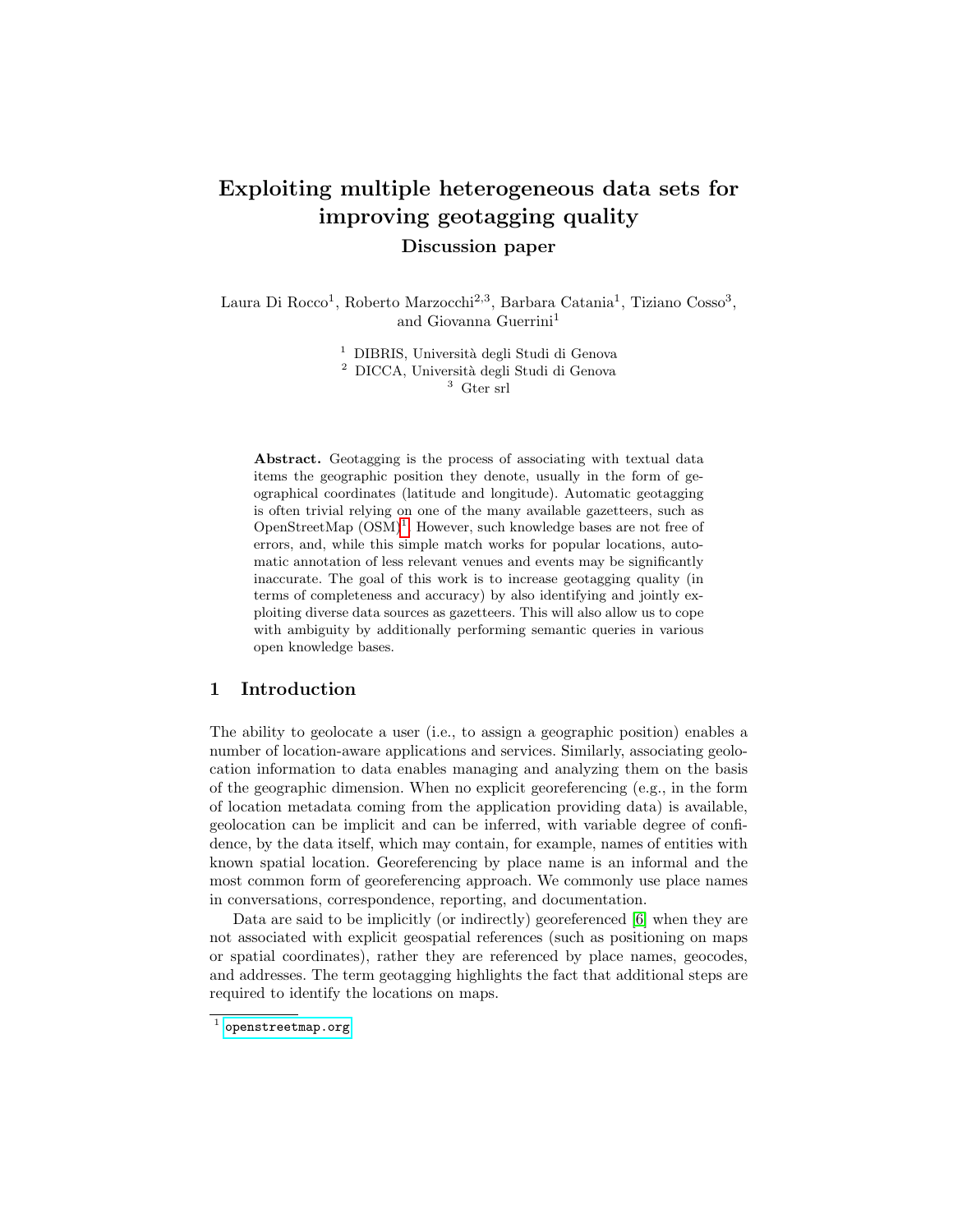More preciselly, geotagging is the computational process of transforming a textual location description<sup>[2](#page-1-0)</sup> into a location on the Earth's surface (spatial representation in numerical coordinates). The geotagging process therefore produces a function that, given a toponym, returns the corresponding coordinates.

Automatically geotagging is usually trivial using one of the many available curated geographical knowledge bases. Dictionaries of placenames are called gazetteers [\[4\]](#page-7-1). Gazetteers contain descriptive information about named places, which can include their geographic locations, categories, etc. However, such gazetteers are not free of errors, and while automatic annotation is actually easy for popular locations, automatic annotation of less important venues and events may be significantly inaccurate. This low accuracy is not only introduced by human mistakes in the strings, but it is inherent in the data which could be ambiguous due to the multiple, context-dependent, interpretations toponym. For example, even for the case of very popular toponym as "Eiffel Tower", there is a replica in the city of Paris, Texas, USA, yielding a second match, with different geographical metadata.

The quality problems that may affect geotagging can be classified in three categories: (i) accuracy/correctness issues: datasets can contain human mistakes; (ii) completness issues: no metadata are available; (iii) consistency issues leading to ambiguity: when names of places are generic and there are no additional information to devise whether a name refers to a village or to a mountain and so on. These ambiguity problems are usually difficult to solve even with human intervention.

In this paper, we propose to cope with these issues by jointly exploiting heterogeneous datasets and relying on strong assumptions on the geographical domain, in terms of: (i) a specific geographical area, and (ii) a specific domain of interest the geonames refer to.

Diverse data sources are exploited in order to achieve a fast and accurate automatic geotagging, allowing to cope with both human induced errors, gazetteer incompleteness, and ambiguity. In particular, we combine the usage of a geotagging approach relying on a crowdsourced gazetteer containing toponyms related to the specific domain, with semantic searches on dataset, like DBpedia<sup>[3](#page-1-1)</sup>, in order to disambiguate toponyms and achieve a higher accuracy.

The advantage of using a combined approach is due to the specific characteristics of the different datasets. Crowdsourced gazetteers help us in addressing the problems related to the use of vernacular and very specific names. On the other hand, semantic sources help to exploit a semantic layer with the aim of achieving an higher precision and a lower ambiguity. As a specific use case, we will consider data from an outdoor tourism domain.

Related work. Geotagging consists of toponym recognition and toponym resolution. Toponym recognition assigns a possible geographical metadata (e.g., matching the toponym in a gazetteer) to geographical name. Toponym resolu-

<span id="page-1-0"></span> $2$  In the rest of the paper, we will use the words *toponym*, that means placename, and geoname, as synonyms, to refer to textual location descriptions.

<span id="page-1-1"></span> $^3$  <dbpedia.org/>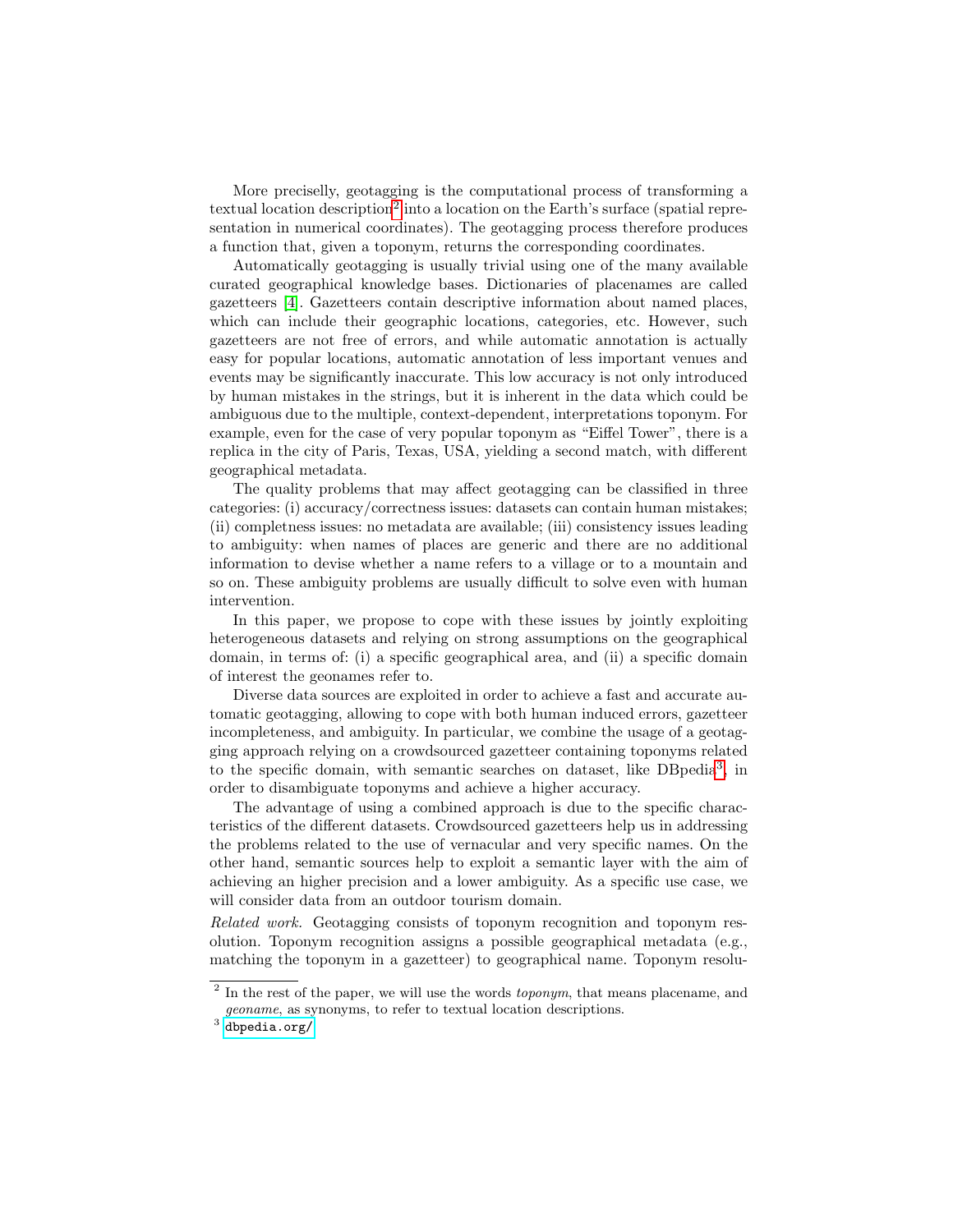tion, instead, eliminates the geo/non-geo ambiguity (e.g., Washington can be a city in the USA or the name of a person). There are different strategies to do this: (i) finding names in the text that exist in a gazetteer  $[1, 5]$  $[1, 5]$ ; (ii) using Name Entity Recognition techniques [\[8,](#page-7-4) [9\]](#page-7-5); (iii) using a geographic ontology (for understanding the context) [\[9,](#page-7-5) [8\]](#page-7-4). In general, a lot of studies in geotagging are related to the analysis of social media data [\[3,](#page-7-6) [2\]](#page-7-7). Moreover, implicit georeferencing information has been exploited, for instance, for localizing news on maps [\[10\]](#page-7-8).

Outline of the paper. The remainder of the paper is structured as follows: Section [2](#page-2-0) states the problem and presents the proposed solution, Section [3](#page-5-0) illustrates the specific scenario, and Section [4](#page-6-0) concludes by discussing future work.

### <span id="page-2-0"></span>2 Problem Statement and Proposed Approach

In this section, we first present the formalization of the problem, starting from a simple geotagging function and extending it to cope with issues that may impact geotagging quality. Then, we present a specific istantiation of the proposed approach.

Geotagging function. Given a set of input toponyms, belonging to some texts or to an input dataset, we want to define a geotagging function associating geographical metadata with these toponyms.

Let  $C \subseteq \mathbb{R}^2$  be a set of geographical coordinates corresponding to locations in the physical world, and  $T$  be a set of toponyms, i.e., strings denoting locations. Let G be a gazetteer, i.e., a set of pairs of the form  $(t, c)$ , where  $t \in T$  is a toponym referring to a specific location  $c \in C$  (coordinates).

The simplest geotagging function  $f<sub>G</sub>$  relying on a gazetteer G is defined as:  $f_G: T \longrightarrow C$ , where  $f_G(t) = c$  s.t.  $\exists! (t, c) \in G$ . We notice that  $f_G$  is partial since it is undefined for t if (i)  $t \notin \pi_1(G)$  or (ii) several pairs in G for t are found.

Assuming that our dataset is split into specific known geographic bounding boxes define as  $BB \subseteq C \times C$ , e.g., country or geographical regions. We can now define the geotagging process related to a specific geographical area as a bounding box  $b \in BB$  represented as a pair of coordinates. We define a function q relying on G that, given a specific toponym  $t \in T$  and a specific  $b \in BB$  returns its coordinates  $c \in C$ . More formally,  $g_G : T \times BB \longrightarrow C$  where  $g_G(t, b) =$ c if  $(t, c) \in G$  and c is included in bounding box b. The g function is partial but the point (ii), explained above, is partial solved.

In Figure [1,](#page-3-0) we graphically depict the geotagging function for a specific bounding box.

Issues in geotagging and proposed approach. There are a number of issues in realizing the geotagging function  $q_G$ : (i) typos and alternatives names, (ii) G incompleteness, (iii) ambiguity. To avoid these issues, in the following we discuss how we extend the geotagging function  $g_G$ .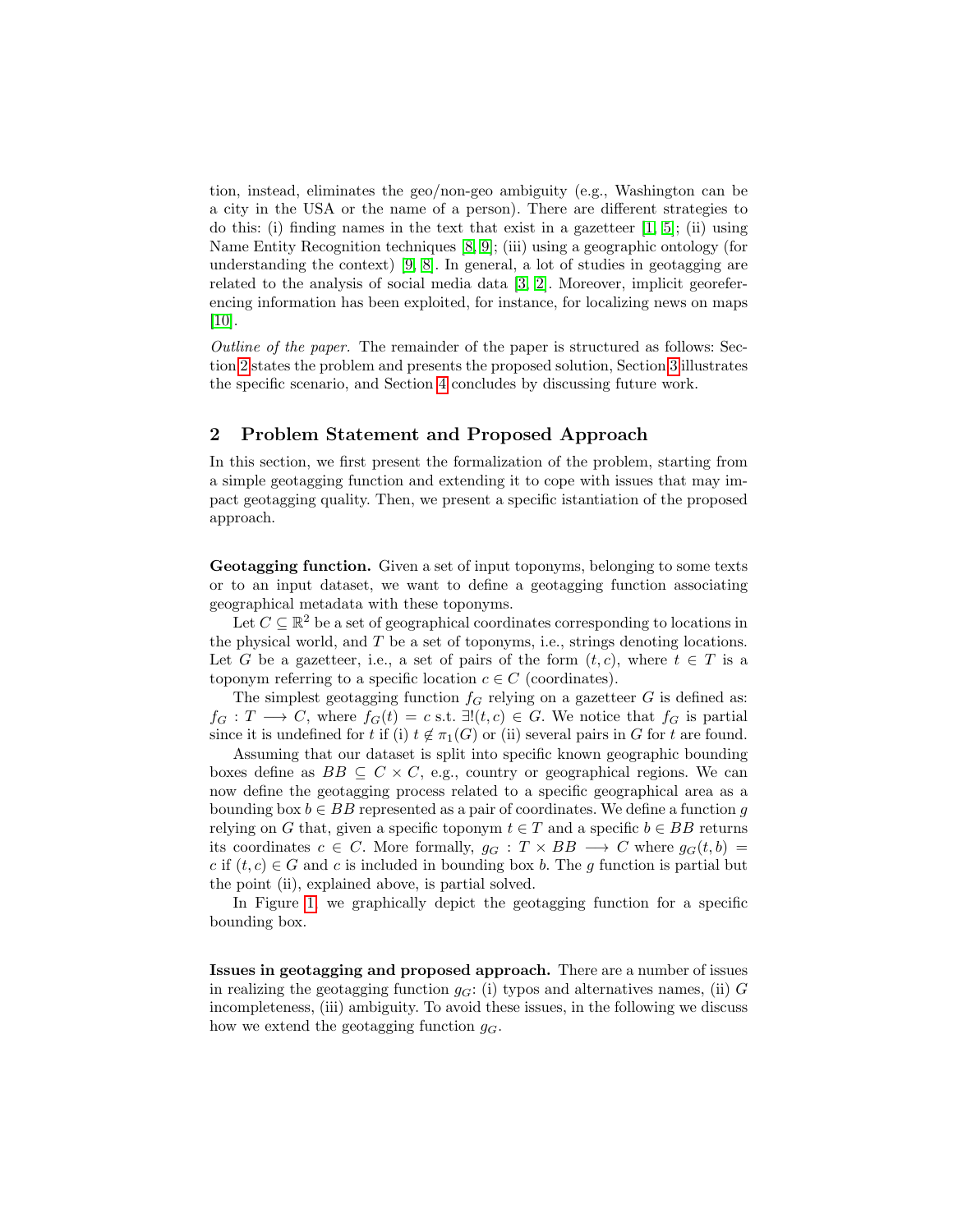

<span id="page-3-0"></span>Fig. 1. The geotagging function  $g_G$ .

Naming differences and typos. To solve typos and alternative name problems that toponyms can have, we introduce a correction function  $\gamma$ . For example, we can have different toponyms like "Tour Eiffel", "Eiffel Tower" or "eifel tower" and we would be able to geotag correctly "Tour Eiffel" in all these cases. To do this, we define  $\gamma$  as follow:

$$
\forall t \in T \ \gamma(t) = t \ \text{if} \ \gamma(t) \subseteq \pi_1(G)
$$

 $\gamma(t) = t'$  otherwise

where  $t' \in T$  is the toponym closest to t according to a string similarity function (and s.t.  $t$  and  $t'$  similarity according to such function is above a fixed threshold).

Therefore, we define function  $h_G$  as follows:

$$
h_G(t, b) = g_G(\gamma(t), c)
$$

Dataset incompleteness and ambiguity. The problem in the application of function  $h<sub>G</sub>$  is that, in a real scenario, it is difficult to have a set G complete for a specific set of toponyms T. Since individual datasets are incomplete, we propose the combined use of different datasets for which an order has been specified. The use of a sequence of gazetteers works like a filter on  $T$ . Performing geotagging on different gazetteers, we can also disambiguate toponyms. Ambiguity arises when several alternative geographical coordinates are found for one toponym. The same name may indeed denote different geolocated objects.

Let  $G = G_1, ..., G_n$  be a sequence of gazetteers, we define a new function k on  ${\mathcal G}$  as:

$$
k_{\mathcal{G}}(t,b) = c \text{ if } h_{G_i}(t,b) = c \land \forall j < i.(t,c) \notin G_j
$$

Note, therefore, to cope with ambiguity, we rely on two approaches: - the usage of bounding box  $b \in BB$  in order to reduce the geographical area in which we search a toponym (see  $q_G$ ).

- the usage of multiple gazetteers  $G_i$  in order to understand exactly which toponym we found (see  $k<sub>G</sub>$ ).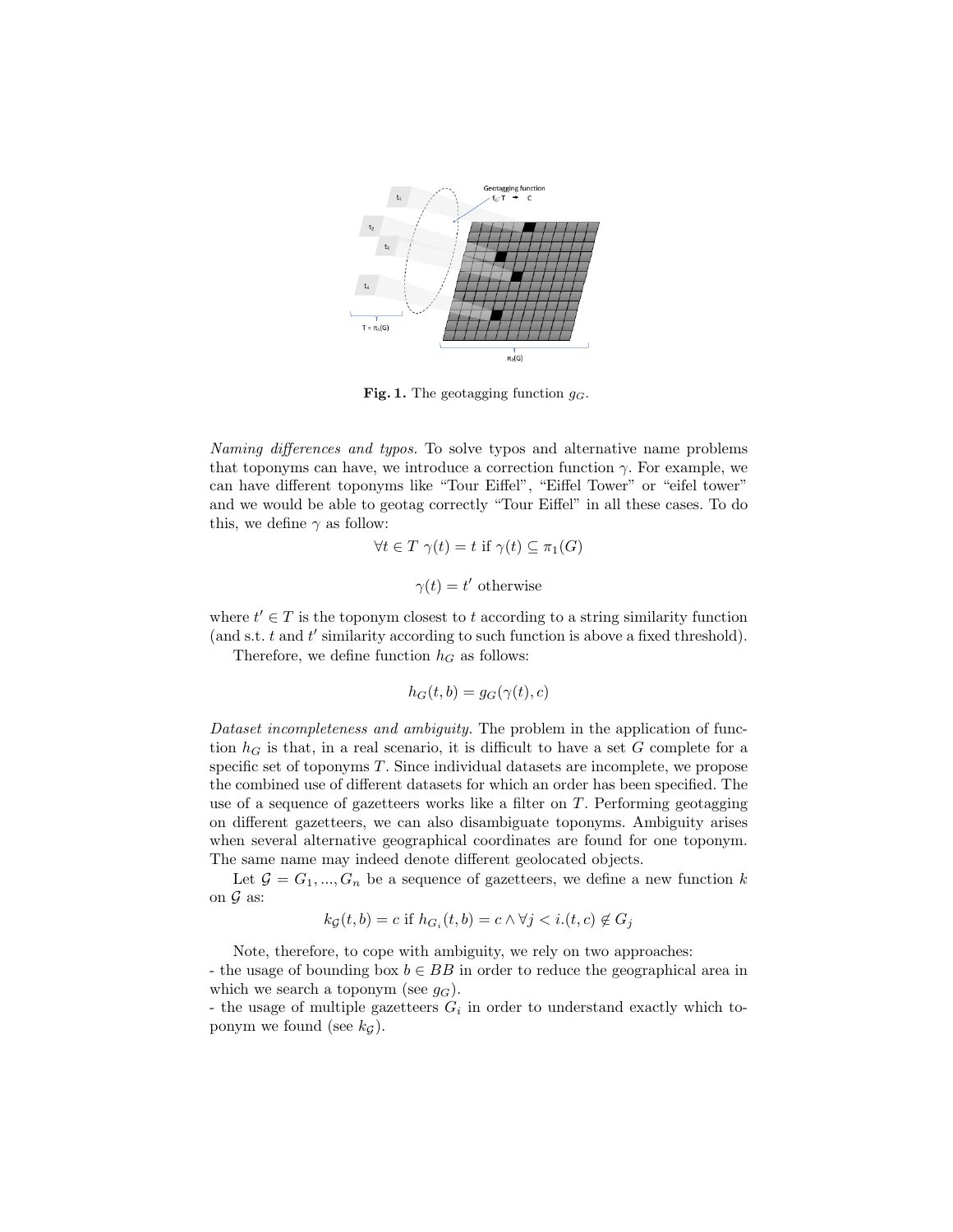

<span id="page-4-0"></span>Fig. 2. Graphical representation of the geotagging function  $k_{\mathcal{G}}$ .

Instantiation of geotagging function  $k<sub>G</sub>$  We describe a specific solution exploiting three different gazetteers. The described solution relies on the assumption that toponyms refers to a specific domain of interest. In details, as we can see in Figure [2,](#page-4-0) the istantiation of  $\mathcal G$  is:

1.  $G_1$ : OpenStreetMap(OSM)

2.  $G_2$ : DB pedia.

3.  $G_3$ : specific domain websites.

Our function  $k_G$  cycles on G in order. In the follow, we describe in detail  $G_1, G_2$  and  $G_3$ . The way we query these gazetteers is the implementation of  $h_{G_i}$ . The bounding boxes provided as input to the functions for different  $G_i$  are the same.

OpenStreetMap We use OSM and OverpassAPI as a geotagger. The use of OSM helps us to extract vernacular toponyms. Moreover, knowing a specific tag of the toponym, we are able to assert the correctness of our preliminary solution. In this specific case our correction function  $\gamma$  is the Levenshtein distance [\[7\]](#page-7-9). After this process, for each toponym three different results may be obtained : (i) a single solution, (ii) more that one solutions, (iii) no solutions. As discussed before, toponyms in (i) are solved, while for the other ones, the new gazetteers will be used.

DBpedia We use DBpedia for data geotagging. We query DBpedia with a SPARQL endpoint (see the query in Figure [2\)](#page-4-0). The use of semantic information helps us to disambiguate in case of multiple matches coming from the previous step. Moreover, in case of extraction of new toponyms, if we extract more than one solution,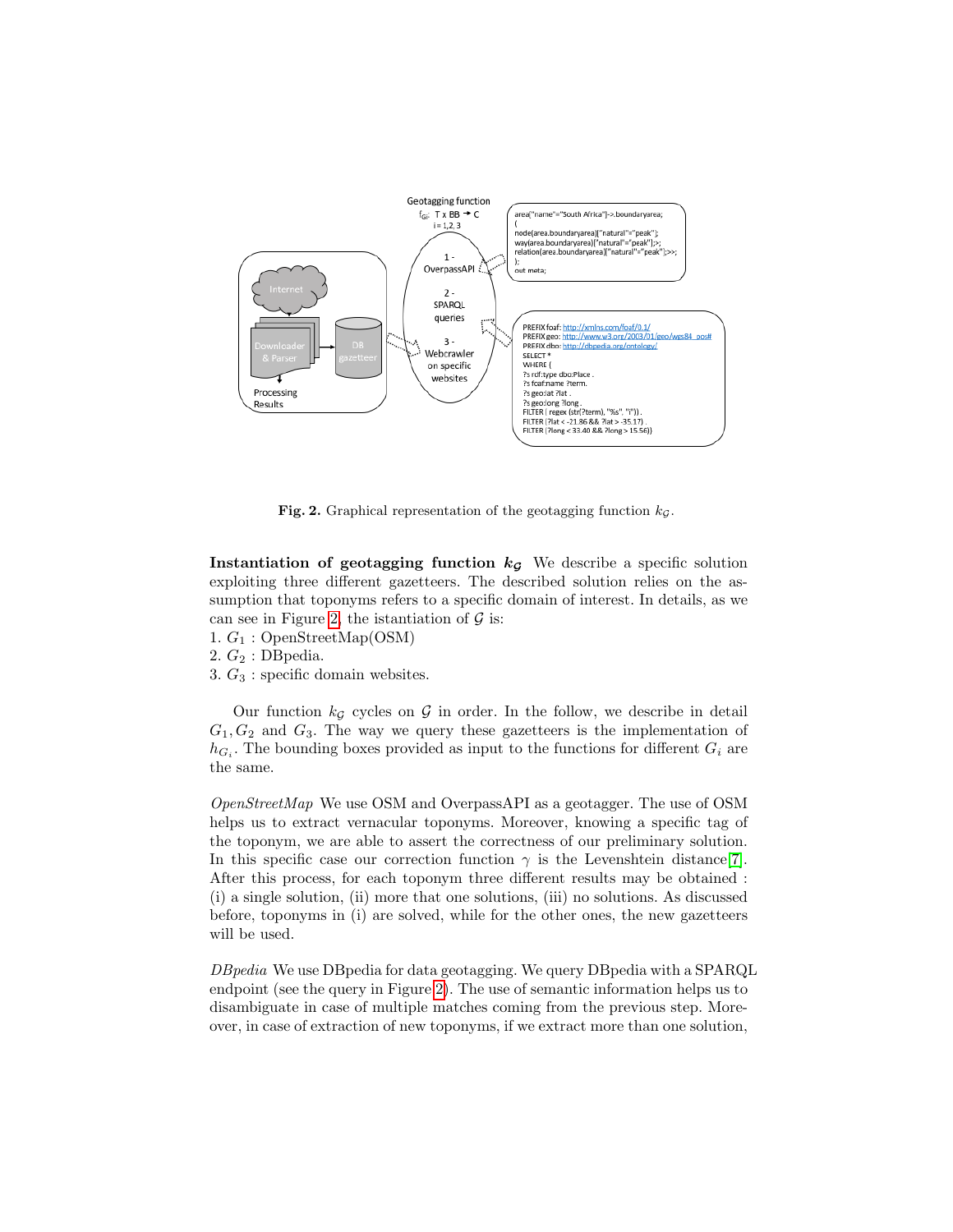we are able to choose the correct one. This is because we know the meaning of this object. With this gazetteer, the correction function  $\gamma$  in the filter option of our SPARQL query. We use regex function in order to find similar strings.

Web sites We query specific information from the web that we know being related to our specific domain. We create a web crawler on websites related to the specific domain and we extract from them the coordinates of our toponyms. This implementation is still in progress and we cannot provide more details about it.

#### <span id="page-5-0"></span>3 An Application to the Outdoor Tourism Domain

As an application of the proposed approach, we consider a dataset containing toponyms related to the touristic outdoor domain. The dataset used in this application is a private dataset. We are, thus, not allowed to share the data.

The entire dataset contains more or less 50000 toponyms from all over the world. The toponyms are split in three different types of area: data from administrative areas (e.g., Ande), countries (e.g., South Africa) and geographical areas (e.g., Caucaso). Therefore, the possibility to split the dataset in subsets related to a specific geographic bounding box is due to information provided in the dataset itself (and provided by the data owner). These toponyms are not uniformly distributed over the world. In order to provide some information related to the sparsity of the dataset, in South Africa we have ∼300 toponyms, in the Ande area we have ∼3000 toponyms and in Causaso we have ∼100 toponyms.

The data are structured and each data item contains the following fields: toponym name, toponym name without typology, main locality (nullable field) and altitude (nullable field). These data have been collected over 30 years from different sources (e.g. books, journals, website, ecc.). These data are very noisy and imprecise but the expertise of the owner of the data can give us the assurance that the data are related to the touristic outdoor domain only.

Since we have toponyms from all over the world, our algorithm works on separate subsets of this domain. In case of administrative areas and countries, we have specific BBs retrieved from geographical gazetteers. The geographical area has a different problem: we must choose a priori the relative BB. In this case we can have two different problems that could increment errors retrieving toponyms: (i) we can take a BB that does not correctly cover the entire area, therefore loosing some toponyms, (ii) we can take a "big" BB and increment the ambiguity in retrieving toponyms.

Following the process explained in Sectio[n3,](#page-5-0) first of all we clean the OSM data by filtering out geographic information that are not useful in the outdoor touristic domain. Relying on this external knowledge, we perform a first level of geotagging. When we obtain only one solution, we can already assume that we found the correct geographical location. Unfortunately, we have a lot of toponyms without a location. On this new subset of data, we will use the second gazetteer. With a specific SPARQL query on DBpedia, we obtain new results without ambiguity. We can see in Figure [3](#page-6-1) an example of ambiguity coming from the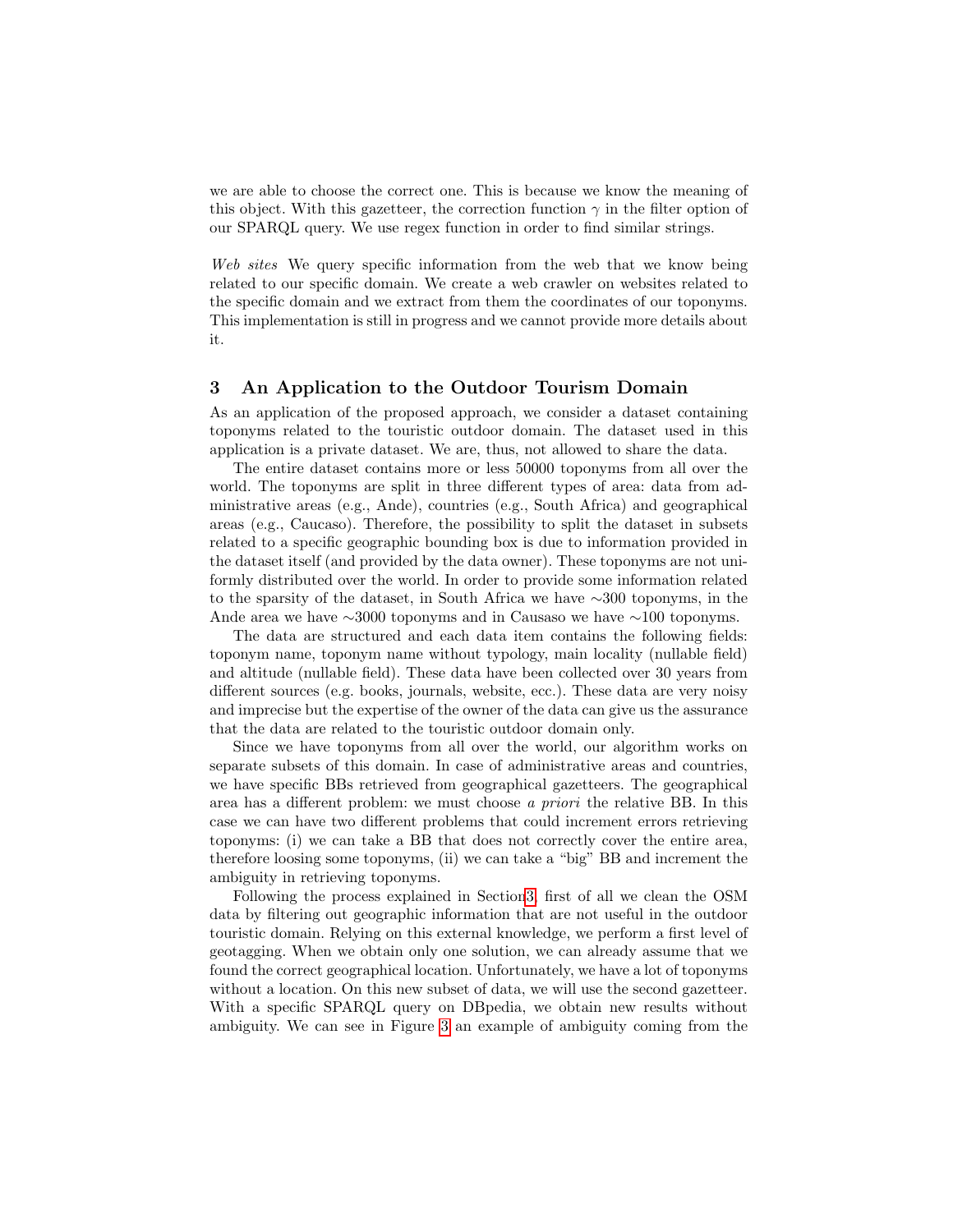

<span id="page-6-1"></span>Fig. 3. Our user interface with an example of ambiguity.

first geotagging step with OSM. We provide two examples to better illustrate the method:

1- Toponym Cockscomb: It does not exist in OSM. We retrieve this information from DBpedia. This is an example of incompleteness that we solve using different gazetteers.

2- Toponym Joubertina: Three different points are retrieved in OSM. We found it in DBpedia as a village. This is an example of ambiguity. We solve it with the combined use of a correction function  $\gamma$  and multiple gazetteers.

Gazetteers, OSM and DBpedia, are not enough to geotag the entire set of toponyms. The third gazetteer will allow us to find the remaining location.

Using the geotagging function, we obtain a set of toponyms with the corresponding location metadata. As a real scenario, we do not want to compute error measures such as precision and recall, but we use a web visual interface (as the one shown in Figure [3\)](#page-6-1) available on the web platform <www.gishosting.gter.it>, implemented using the QuantumGIS open source software, in order to get a feedback from the end user of the dataset.

We notice that we are able to show the user the possible location of a toponym. In this case, the end user can assess the correctness of geographical coordinates.

We report information related to the percentage of toponyms that we are able to retrieve. We cannot report all the results because this is work in progress and we have to perform the analysis on the whole world, but on the set of toponyms of South Africa, we geotag 50% of the toponyms with OSM and 20% with DBpedia solving some of the arising ambiguities.

## <span id="page-6-0"></span>4 Conclusions

In this paper we have proposed the joint use of different datasets for improving the quality of geotagging and we have applied the proposed approach in a specific scenario. The motivation of this work is to meet the needs of the data owner.